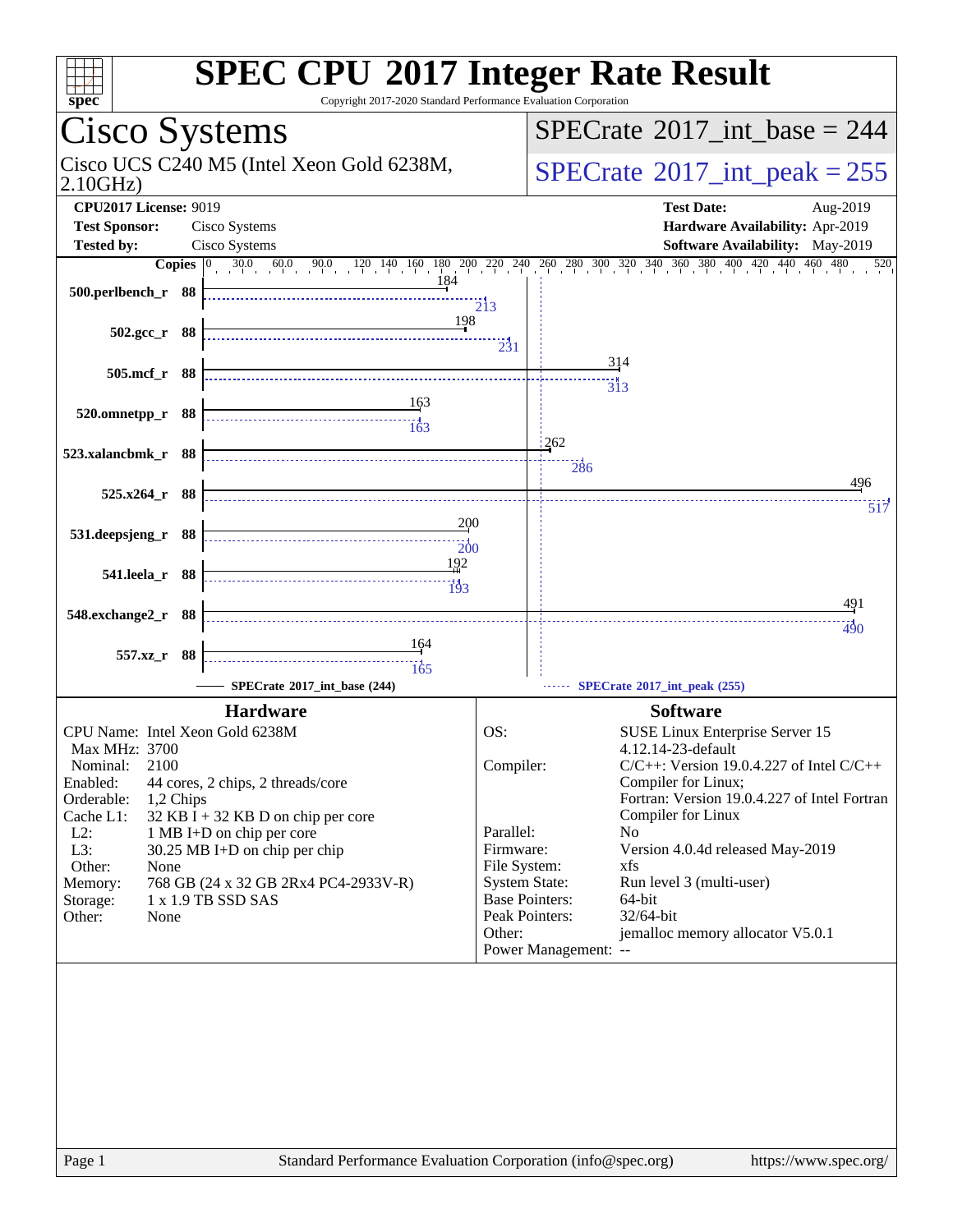

Copyright 2017-2020 Standard Performance Evaluation Corporation

### Cisco Systems

Cisco UCS C240 M5 (Intel Xeon Gold 6238M,  $SPECrate@2017\_int\_peak = 255$  $SPECrate@2017\_int\_peak = 255$ 

 $SPECrate$ <sup>®</sup>[2017\\_int\\_base =](http://www.spec.org/auto/cpu2017/Docs/result-fields.html#SPECrate2017intbase) 244

2.10GHz)

**[CPU2017 License:](http://www.spec.org/auto/cpu2017/Docs/result-fields.html#CPU2017License)** 9019 **[Test Date:](http://www.spec.org/auto/cpu2017/Docs/result-fields.html#TestDate)** Aug-2019 **[Test Sponsor:](http://www.spec.org/auto/cpu2017/Docs/result-fields.html#TestSponsor)** Cisco Systems **[Hardware Availability:](http://www.spec.org/auto/cpu2017/Docs/result-fields.html#HardwareAvailability)** Apr-2019 **[Tested by:](http://www.spec.org/auto/cpu2017/Docs/result-fields.html#Testedby)** Cisco Systems **[Software Availability:](http://www.spec.org/auto/cpu2017/Docs/result-fields.html#SoftwareAvailability)** May-2019

#### **[Results Table](http://www.spec.org/auto/cpu2017/Docs/result-fields.html#ResultsTable)**

|                                                                                                     | <b>Base</b>   |                |         |                |            | <b>Peak</b>    |       |               |                |              |                |              |                |              |
|-----------------------------------------------------------------------------------------------------|---------------|----------------|---------|----------------|------------|----------------|-------|---------------|----------------|--------------|----------------|--------------|----------------|--------------|
| <b>Benchmark</b>                                                                                    | <b>Copies</b> | <b>Seconds</b> | Ratio   | <b>Seconds</b> | Ratio      | <b>Seconds</b> | Ratio | <b>Copies</b> | <b>Seconds</b> | <b>Ratio</b> | <b>Seconds</b> | <b>Ratio</b> | <b>Seconds</b> | <b>Ratio</b> |
| 500.perlbench_r                                                                                     | 88            | 760            | 184     | 763            | 184        | 761            | 184   | 88            | 656            | 213          | 657            | 213          | 659            | 213          |
| 502.gcc_r                                                                                           | 88            | 632            | 197     | 631            | 198        | 628            | 198   | 88            | 540            | 231          | 541            | 230          | 540            | 231          |
| $505$ .mcf r                                                                                        | 88            | 453            | 314     | 454            | 314        | 454            | 313   | 88            | 456            | 312          | 454            | 313          | 454            | 313          |
| 520.omnetpp_r                                                                                       | 88            | 707            | 163     | 706            | 164        | 706            | 163   | 88            | 707            | 163          | 707            | 163          | 707            | 163          |
| 523.xalancbmk r                                                                                     | 88            | 355            | 262     | 354            | 262        | 356            | 261   | 88            | 325            | 286          | 325            | 286          | 325            | 286          |
| 525.x264 r                                                                                          | 88            | 311            | 496     | 311            | 496        | 311            | 496   | 88            | 298            | 517          | 298            | 517          | 298            | 517          |
| $531.$ deepsjeng $_r$                                                                               | 88            | 504            | 200     | 504            | 200        | 504            | 200   | 88            | 504            | <b>200</b>   | 505            | 200          | 504            | 200          |
| 541.leela r                                                                                         | 88            | 772            | 189     | 760            | <u>192</u> | 754            | 193   | 88            | 754            | 193          | 756            | <u> 193</u>  | 772            | 189          |
| 548.exchange2_r                                                                                     | 88            | 470            | 491     | 470            | 491        | 470            | 491   | 88            | 471            | 490          | 470            | 490          | 470            | 491          |
| 557.xz r                                                                                            | 88            | 578            | 164     | 579            | 164        | 577            | 165   | 88            | 576            | 165          | 577            | 165          | 576            | 165          |
| $SPECrate^{\circ}2017$ int base =                                                                   |               |                | 244     |                |            |                |       |               |                |              |                |              |                |              |
| $C1$ $A0$ $A0$ $A1$ $A2$ $A3$ $A4$ $A5$ $A6$ $A7$ $A8$ $A9$ $A1$ $A1$ $A2$ $A3$ $A1$ $A2$ $A3$ $A1$ |               |                | $- - -$ |                |            |                |       |               |                |              |                |              |                |              |

**[SPECrate](http://www.spec.org/auto/cpu2017/Docs/result-fields.html#SPECrate2017intpeak)[2017\\_int\\_peak =](http://www.spec.org/auto/cpu2017/Docs/result-fields.html#SPECrate2017intpeak) 255**

Results appear in the [order in which they were run](http://www.spec.org/auto/cpu2017/Docs/result-fields.html#RunOrder). Bold underlined text [indicates a median measurement](http://www.spec.org/auto/cpu2017/Docs/result-fields.html#Median).

#### **[Submit Notes](http://www.spec.org/auto/cpu2017/Docs/result-fields.html#SubmitNotes)**

 The numactl mechanism was used to bind copies to processors. The config file option 'submit' was used to generate numactl commands to bind each copy to a specific processor. For details, please see the config file.

#### **[Operating System Notes](http://www.spec.org/auto/cpu2017/Docs/result-fields.html#OperatingSystemNotes)**

Stack size set to unlimited using "ulimit -s unlimited"

#### **[General Notes](http://www.spec.org/auto/cpu2017/Docs/result-fields.html#GeneralNotes)**

Environment variables set by runcpu before the start of the run: LD\_LIBRARY\_PATH = "/home/cpu2017/lib/intel64:/home/cpu2017/lib/ia32:/home/cpu2017/je5.0.1-32" Binaries compiled on a system with 1x Intel Core i9-7900X CPU + 32GB RAM memory using Redhat Enterprise Linux 7.5 Transparent Huge Pages enabled by default Prior to runcpu invocation Filesystem page cache synced and cleared with: sync; echo 3> /proc/sys/vm/drop\_caches runcpu command invoked through numactl i.e.: numactl --interleave=all runcpu <etc> NA: The test sponsor attests, as of date of publication, that CVE-2017-5754 (Meltdown) is mitigated in the system as tested and documented. Yes: The test sponsor attests, as of date of publication, that CVE-2017-5753 (Spectre variant 1) is mitigated in the system as tested and documented. Yes: The test sponsor attests, as of date of publication, that CVE-2017-5715 (Spectre variant 2)

**(Continued on next page)**

| Page 2<br>Standard Performance Evaluation Corporation (info@spec.org) | https://www.spec.org/ |
|-----------------------------------------------------------------------|-----------------------|
|-----------------------------------------------------------------------|-----------------------|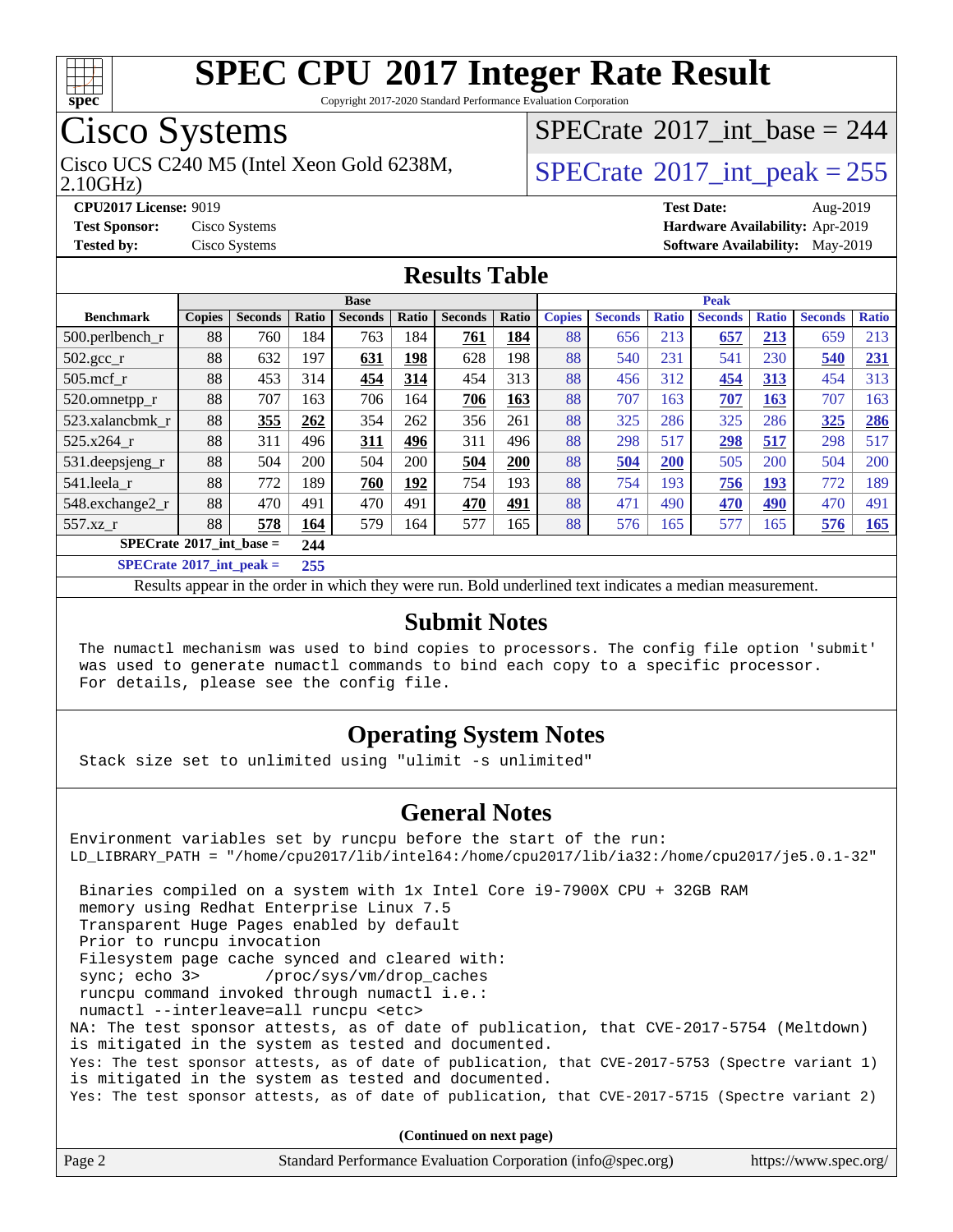

Copyright 2017-2020 Standard Performance Evaluation Corporation

### Cisco Systems

2.10GHz)

 $SPECrate$ <sup>®</sup>[2017\\_int\\_base =](http://www.spec.org/auto/cpu2017/Docs/result-fields.html#SPECrate2017intbase) 244

Cisco UCS C240 M5 (Intel Xeon Gold 6238M,  $SPECTate^{\circ}2017$  int peak = 255

**[Test Sponsor:](http://www.spec.org/auto/cpu2017/Docs/result-fields.html#TestSponsor)** Cisco Systems **[Hardware Availability:](http://www.spec.org/auto/cpu2017/Docs/result-fields.html#HardwareAvailability)** Apr-2019

**[CPU2017 License:](http://www.spec.org/auto/cpu2017/Docs/result-fields.html#CPU2017License)** 9019 **[Test Date:](http://www.spec.org/auto/cpu2017/Docs/result-fields.html#TestDate)** Aug-2019 **[Tested by:](http://www.spec.org/auto/cpu2017/Docs/result-fields.html#Testedby)** Cisco Systems **[Software Availability:](http://www.spec.org/auto/cpu2017/Docs/result-fields.html#SoftwareAvailability)** May-2019

#### **[General Notes \(Continued\)](http://www.spec.org/auto/cpu2017/Docs/result-fields.html#GeneralNotes)**

is mitigated in the system as tested and documented. jemalloc, a general purpose malloc implementation built with the RedHat Enterprise 7.5, and the system compiler gcc 4.8.5 sources available from jemalloc.net or <https://github.com/jemalloc/jemalloc/releases> **[Platform Notes](http://www.spec.org/auto/cpu2017/Docs/result-fields.html#PlatformNotes)** BIOS Settings: Intel HyperThreading Technology set to Enabled SNC set to Enabled IMC Interleaving set to 1-way Interleave Patrol Scrub set to Disabled Sysinfo program /home/cpu2017/bin/sysinfo Rev: r5974 of 2018-05-19 9bcde8f2999c33d61f64985e45859ea9 running on linux-uuav Fri Aug 9 22:39:57 2019 SUT (System Under Test) info as seen by some common utilities. For more information on this section, see <https://www.spec.org/cpu2017/Docs/config.html#sysinfo> From /proc/cpuinfo model name : Intel(R) Xeon(R) Gold 6238M CPU @ 2.10GHz 2 "physical id"s (chips) 88 "processors" cores, siblings (Caution: counting these is hw and system dependent. The following excerpts from /proc/cpuinfo might not be reliable. Use with caution.) cpu cores : 22 siblings : 44 physical 0: cores 0 1 2 3 4 5 8 9 10 11 12 16 17 18 19 20 21 24 25 26 27 28 physical 1: cores 0 1 2 3 4 5 8 9 10 11 12 16 17 18 19 20 21 24 25 26 27 28 From lscpu: Architecture: x86\_64 CPU op-mode(s): 32-bit, 64-bit Byte Order: Little Endian  $CPU(s):$  88 On-line CPU(s) list: 0-87 Thread(s) per core: 2 Core(s) per socket: 22 Socket(s): 2 NUMA node(s): 4 Vendor ID: GenuineIntel CPU family: 6 Model: 85 Model name: Intel(R) Xeon(R) Gold 6238M CPU @ 2.10GHz Stepping: 7 **(Continued on next page)**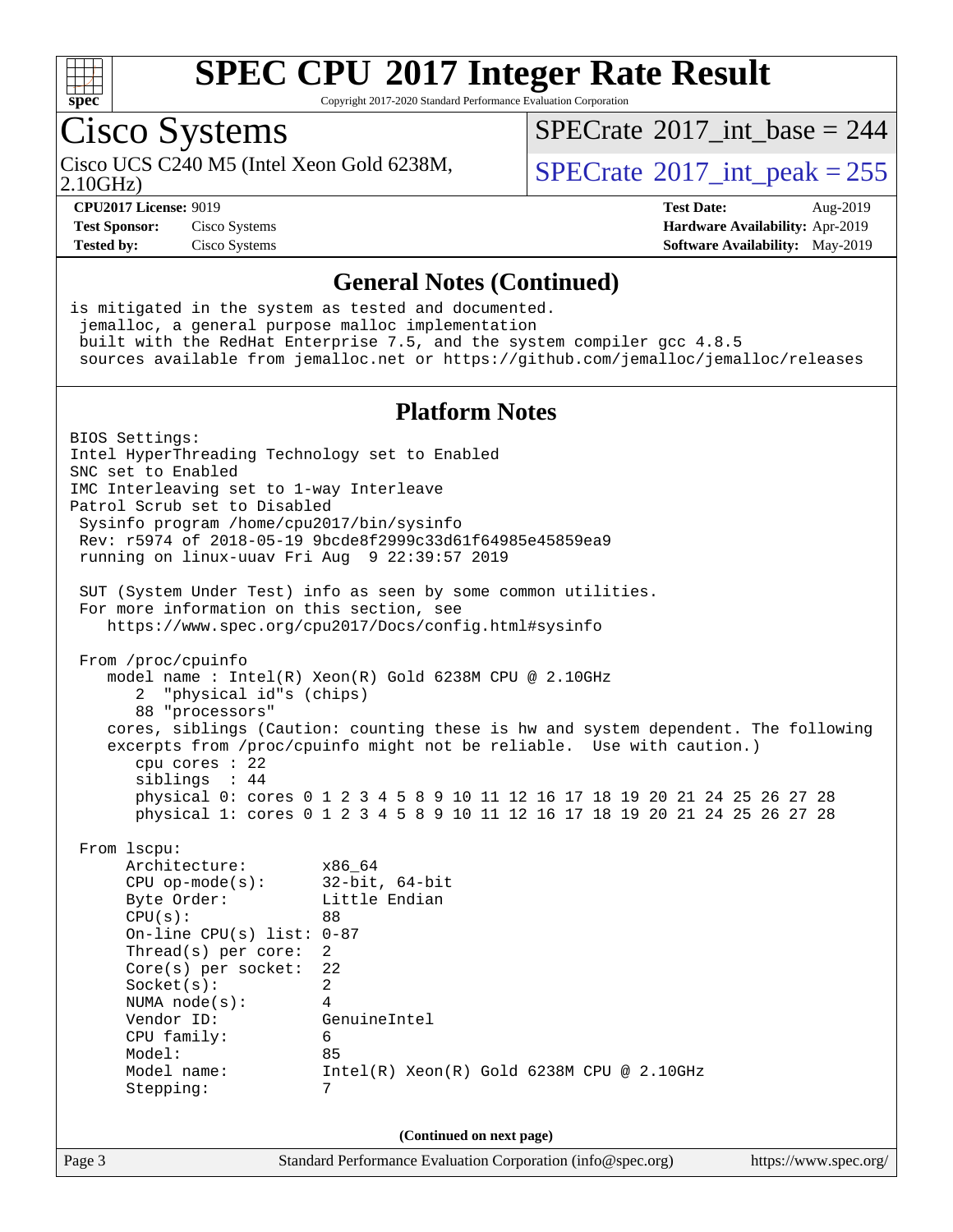

Copyright 2017-2020 Standard Performance Evaluation Corporation

Cisco Systems 2.10GHz)

 $SPECrate$ <sup>®</sup>[2017\\_int\\_base =](http://www.spec.org/auto/cpu2017/Docs/result-fields.html#SPECrate2017intbase) 244

Cisco UCS C240 M5 (Intel Xeon Gold 6238M,  $SPECrate^{\circ}2017\_int\_peak = 255$  $SPECrate^{\circ}2017\_int\_peak = 255$ 

**[CPU2017 License:](http://www.spec.org/auto/cpu2017/Docs/result-fields.html#CPU2017License)** 9019 **[Test Date:](http://www.spec.org/auto/cpu2017/Docs/result-fields.html#TestDate)** Aug-2019 **[Test Sponsor:](http://www.spec.org/auto/cpu2017/Docs/result-fields.html#TestSponsor)** Cisco Systems **[Hardware Availability:](http://www.spec.org/auto/cpu2017/Docs/result-fields.html#HardwareAvailability)** Apr-2019 **[Tested by:](http://www.spec.org/auto/cpu2017/Docs/result-fields.html#Testedby)** Cisco Systems **[Software Availability:](http://www.spec.org/auto/cpu2017/Docs/result-fields.html#SoftwareAvailability)** May-2019

#### **[Platform Notes \(Continued\)](http://www.spec.org/auto/cpu2017/Docs/result-fields.html#PlatformNotes)**

| CPU MHz:                                        | 2100.000                                                                             |  |  |  |  |
|-------------------------------------------------|--------------------------------------------------------------------------------------|--|--|--|--|
| $CPU$ $max$ $MHz$ :                             | 3700.0000                                                                            |  |  |  |  |
| CPU min MHz:                                    | 1000.0000                                                                            |  |  |  |  |
| BogoMIPS:                                       | 4200.00                                                                              |  |  |  |  |
| Virtualization:                                 | $VT - x$                                                                             |  |  |  |  |
| L1d cache:                                      | 32K                                                                                  |  |  |  |  |
| Lli cache:                                      | 32K                                                                                  |  |  |  |  |
| L2 cache:                                       | 1024K                                                                                |  |  |  |  |
| L3 cache:                                       | 30976K                                                                               |  |  |  |  |
| NUMA node0 CPU(s):                              | $0-2, 6-8, 11-13, 17, 18, 44-46, 50-52, 55-57, 61, 62$                               |  |  |  |  |
| NUMA nodel CPU(s):                              | 3-5, 9, 10, 14-16, 19-21, 47-49, 53, 54, 58-60, 63-65                                |  |  |  |  |
| NUMA $node2$ $CPU(s):$                          | 22-24, 28-30, 33-35, 39, 40, 66-68, 72-74, 77-79, 83, 84                             |  |  |  |  |
| NUMA $node3$ $CPU(s):$                          | 25-27, 31, 32, 36-38, 41-43, 69-71, 75, 76, 80-82, 85-87                             |  |  |  |  |
| Flaqs:                                          | fpu vme de pse tsc msr pae mce cx8 apic sep mtrr pge mca cmov                        |  |  |  |  |
|                                                 | pat pse36 clflush dts acpi mmx fxsr sse sse2 ss ht tm pbe syscall nx pdpelgb rdtscp  |  |  |  |  |
|                                                 | lm constant_tsc art arch_perfmon pebs bts rep_good nopl xtopology nonstop_tsc cpuid  |  |  |  |  |
|                                                 | aperfmperf tsc_known_freq pni pclmulqdq dtes64 monitor ds_cpl vmx smx est tm2 ssse3  |  |  |  |  |
|                                                 | sdbg fma cx16 xtpr pdcm pcid dca sse4_1 sse4_2 x2apic movbe popcnt                   |  |  |  |  |
|                                                 | tsc_deadline_timer aes xsave avx f16c rdrand lahf_lm abm 3dnowprefetch cpuid_fault   |  |  |  |  |
|                                                 | epb cat_13 cdp_13 invpcid_single intel_ppin mba tpr_shadow vnmi flexpriority ept     |  |  |  |  |
|                                                 | vpid fsgsbase tsc_adjust bmil hle avx2 smep bmi2 erms invpcid rtm cqm mpx rdt_a      |  |  |  |  |
|                                                 | avx512f avx512dq rdseed adx smap clflushopt clwb intel_pt avx512cd avx512bw avx512vl |  |  |  |  |
|                                                 | xsaveopt xsavec xgetbvl xsaves cqm_llc cqm_occup_llc cqm_mbm_total cqm_mbm_local     |  |  |  |  |
|                                                 | ibpb ibrs stibp dtherm ida arat pln pts hwp hwp_act_window hwp_epp hwp_pkg_req pku   |  |  |  |  |
|                                                 | ospke avx512_vnni arch_capabilities ssbd                                             |  |  |  |  |
|                                                 |                                                                                      |  |  |  |  |
| /proc/cpuinfo cache data                        |                                                                                      |  |  |  |  |
| cache size : 30976 KB                           |                                                                                      |  |  |  |  |
|                                                 |                                                                                      |  |  |  |  |
|                                                 | From numactl --hardware WARNING: a numactl 'node' might or might not correspond to a |  |  |  |  |
| physical chip.                                  |                                                                                      |  |  |  |  |
| $available: 4 nodes (0-3)$                      |                                                                                      |  |  |  |  |
|                                                 | node 0 cpus: 0 1 2 6 7 8 11 12 13 17 18 44 45 46 50 51 52 55 56 57 61 62             |  |  |  |  |
| node 0 size: 192073 MB                          |                                                                                      |  |  |  |  |
| node 0 free: 191646 MB                          |                                                                                      |  |  |  |  |
|                                                 | node 1 cpus: 3 4 5 9 10 14 15 16 19 20 21 47 48 49 53 54 58 59 60 63 64 65           |  |  |  |  |
| node 1 size: 193526 MB                          |                                                                                      |  |  |  |  |
| node 1 free: 193270 MB                          |                                                                                      |  |  |  |  |
|                                                 | node 2 cpus: 22 23 24 28 29 30 33 34 35 39 40 66 67 68 72 73 74 77 78 79 83 84       |  |  |  |  |
| node 2 size: 193526 MB                          |                                                                                      |  |  |  |  |
| node 2 free: 193087 MB                          |                                                                                      |  |  |  |  |
| node 3 size: 193524 MB                          | node 3 cpus: 25 26 27 31 32 36 37 38 41 42 43 69 70 71 75 76 80 81 82 85 86 87       |  |  |  |  |
| node 3 free: 193297 MB                          |                                                                                      |  |  |  |  |
| node distances:                                 |                                                                                      |  |  |  |  |
| node<br>$\mathbf 1$<br>$\overline{0}$<br>2<br>3 |                                                                                      |  |  |  |  |
| 0:<br>10<br>11<br>21<br>21                      |                                                                                      |  |  |  |  |
|                                                 |                                                                                      |  |  |  |  |
|                                                 |                                                                                      |  |  |  |  |
| (Continued on next page)                        |                                                                                      |  |  |  |  |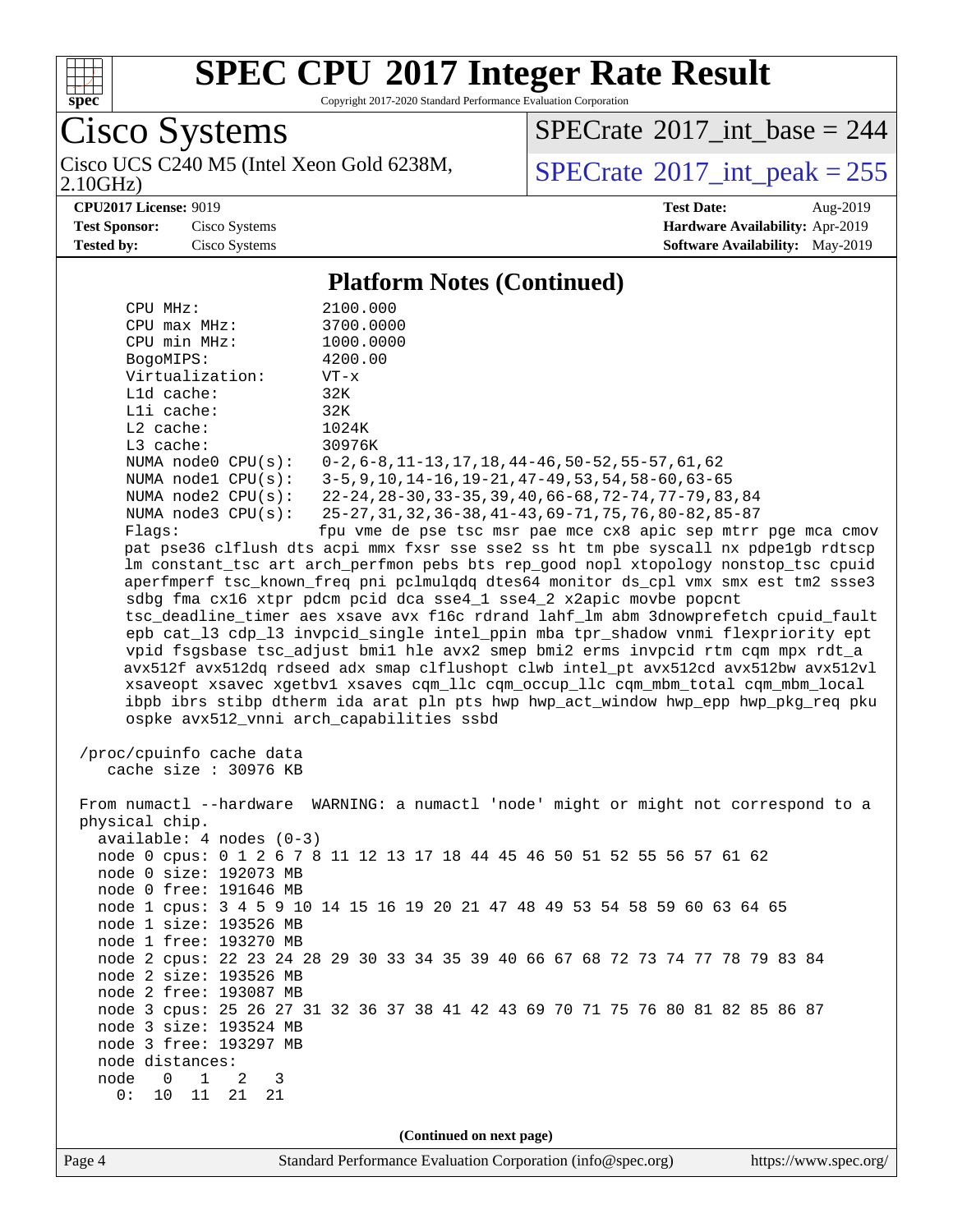| s<br>e<br>Е |  |  |  |  |  |
|-------------|--|--|--|--|--|

Copyright 2017-2020 Standard Performance Evaluation Corporation

Cisco Systems Cisco UCS C240 M5 (Intel Xeon Gold 6238M,<br>2.10GHz)  $SPECTate$ <sup>®</sup>[2017\\_int\\_peak = 2](http://www.spec.org/auto/cpu2017/Docs/result-fields.html#SPECrate2017intpeak)55 [SPECrate](http://www.spec.org/auto/cpu2017/Docs/result-fields.html#SPECrate2017intbase)<sup>®</sup>2017 int\_base = 244 **[CPU2017 License:](http://www.spec.org/auto/cpu2017/Docs/result-fields.html#CPU2017License)** 9019 **[Test Date:](http://www.spec.org/auto/cpu2017/Docs/result-fields.html#TestDate)** Aug-2019 **[Test Sponsor:](http://www.spec.org/auto/cpu2017/Docs/result-fields.html#TestSponsor)** Cisco Systems **[Hardware Availability:](http://www.spec.org/auto/cpu2017/Docs/result-fields.html#HardwareAvailability)** Apr-2019 **[Tested by:](http://www.spec.org/auto/cpu2017/Docs/result-fields.html#Testedby)** Cisco Systems **[Software Availability:](http://www.spec.org/auto/cpu2017/Docs/result-fields.html#SoftwareAvailability)** May-2019 **[Platform Notes \(Continued\)](http://www.spec.org/auto/cpu2017/Docs/result-fields.html#PlatformNotes)** 1: 11 10 21 21 2: 21 21 10 11 3: 21 21 11 10 From /proc/meminfo MemTotal: 791193996 kB HugePages\_Total: 0<br>Hugepagesize: 2048 kB Hugepagesize: From /etc/\*release\* /etc/\*version\* os-release: NAME="SLES" VERSION="15" VERSION\_ID="15" PRETTY\_NAME="SUSE Linux Enterprise Server 15" ID="sles" ID\_LIKE="suse" ANSI\_COLOR="0;32" CPE\_NAME="cpe:/o:suse:sles:15" uname -a: Linux linux-uuav 4.12.14-23-default #1 SMP Tue May 29 21:04:44 UTC 2018 (cd0437b) x86\_64 x86\_64 x86\_64 GNU/Linux Kernel self-reported vulnerability status: CVE-2017-5754 (Meltdown): Not affected CVE-2017-5753 (Spectre variant 1): Mitigation: \_\_user pointer sanitization CVE-2017-5715 (Spectre variant 2): Mitigation: Indirect Branch Restricted Speculation, IBPB, IBRS\_FW run-level 3 Aug 9 22:10 SPEC is set to: /home/cpu2017 Filesystem Type Size Used Avail Use% Mounted on /dev/sda1 xfs 224G 20G 205G 9% / Additional information from dmidecode follows. WARNING: Use caution when you interpret this section. The 'dmidecode' program reads system data which is "intended to allow hardware to be accurately determined", but the intent may not be met, as there are frequent changes to hardware, firmware, and the "DMTF SMBIOS" standard. BIOS Cisco Systems, Inc. C240M5.4.0.4d.0.0506190827 05/06/2019 Memory: 24x 0xCE00 M393A4K40CB2-CVF 32 GB 2 rank 2933, configured at 2934 (End of data from sysinfo program)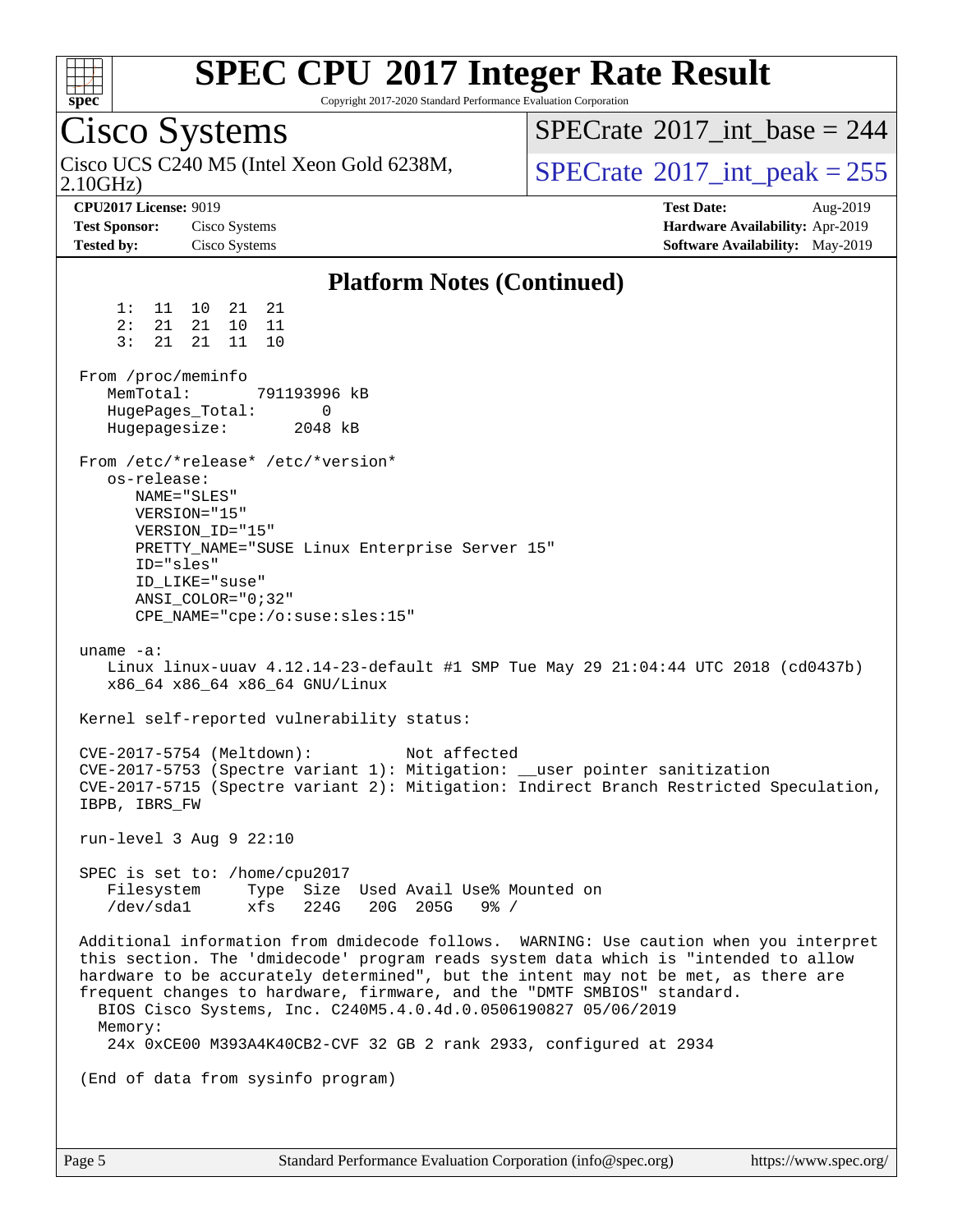

Copyright 2017-2020 Standard Performance Evaluation Corporation

### Cisco Systems

2.10GHz) Cisco UCS C240 M5 (Intel Xeon Gold 6238M,  $SPECrate^{\circ}2017\_int\_peak = 255$  $SPECrate^{\circ}2017\_int\_peak = 255$ 

 $SPECrate$ <sup>®</sup>[2017\\_int\\_base =](http://www.spec.org/auto/cpu2017/Docs/result-fields.html#SPECrate2017intbase) 244

**[Test Sponsor:](http://www.spec.org/auto/cpu2017/Docs/result-fields.html#TestSponsor)** Cisco Systems **[Hardware Availability:](http://www.spec.org/auto/cpu2017/Docs/result-fields.html#HardwareAvailability)** Apr-2019

**[CPU2017 License:](http://www.spec.org/auto/cpu2017/Docs/result-fields.html#CPU2017License)** 9019 **[Test Date:](http://www.spec.org/auto/cpu2017/Docs/result-fields.html#TestDate)** Aug-2019 **[Tested by:](http://www.spec.org/auto/cpu2017/Docs/result-fields.html#Testedby)** Cisco Systems **[Software Availability:](http://www.spec.org/auto/cpu2017/Docs/result-fields.html#SoftwareAvailability)** May-2019

#### **[Compiler Version Notes](http://www.spec.org/auto/cpu2017/Docs/result-fields.html#CompilerVersionNotes)**

| $  502.\text{sec}_r(\text{peak})$<br>C                                                                                                                                                           |  |
|--------------------------------------------------------------------------------------------------------------------------------------------------------------------------------------------------|--|
| $Intel(R)$ C Intel(R) 64 Compiler for applications running on $IA-32$ , Version<br>19.0.4.227 Build 20190416<br>Copyright (C) 1985-2019 Intel Corporation. All rights reserved.                  |  |
| $500.perlbench_r(base, peak) 502.sec_r(base) 505.mcf_r(base, peak)$<br>C<br>$525.x264_r(base, peak) 557.xz_r(base, peak)$                                                                        |  |
| Intel(R) C Intel(R) 64 Compiler for applications running on Intel(R) 64,<br>Version 19.0.4.227 Build 20190416<br>Copyright (C) 1985-2019 Intel Corporation. All rights reserved.                 |  |
| $ 502.\mathrm{gcc\_r}(\mathrm{peak}) $                                                                                                                                                           |  |
| Intel(R) C Intel(R) 64 Compiler for applications running on IA-32, Version<br>19.0.4.227 Build 20190416<br>Copyright (C) 1985-2019 Intel Corporation. All rights reserved.<br>------------------ |  |
| 500.perlbench_r(base, peak) 502.gcc_r(base) 505.mcf_r(base, peak)<br>C<br>525.x264_r(base, peak) 557.xz_r(base, peak)                                                                            |  |
| Intel(R) C Intel(R) 64 Compiler for applications running on Intel(R) 64,<br>Version 19.0.4.227 Build 20190416<br>Copyright (C) 1985-2019 Intel Corporation. All rights reserved.                 |  |
| $C++$   523.xalancbmk $r(\text{peak})$                                                                                                                                                           |  |
| Intel(R) $C++$ Intel(R) 64 Compiler for applications running on $IA-32$ , Version<br>19.0.4.227 Build 20190416<br>Copyright (C) 1985-2019 Intel Corporation. All rights reserved.                |  |
| 520.omnetpp_r(base, peak) 523.xalancbmk_r(base)<br>$C++$<br>531.deepsjeng_r(base, peak) 541.leela_r(base, peak)                                                                                  |  |
| Intel(R) $C++$ Intel(R) 64 Compiler for applications running on Intel(R) 64,                                                                                                                     |  |
| (Continued on next page)<br>https://www.spec.org/<br>Page 6<br>Standard Performance Evaluation Corporation (info@spec.org)                                                                       |  |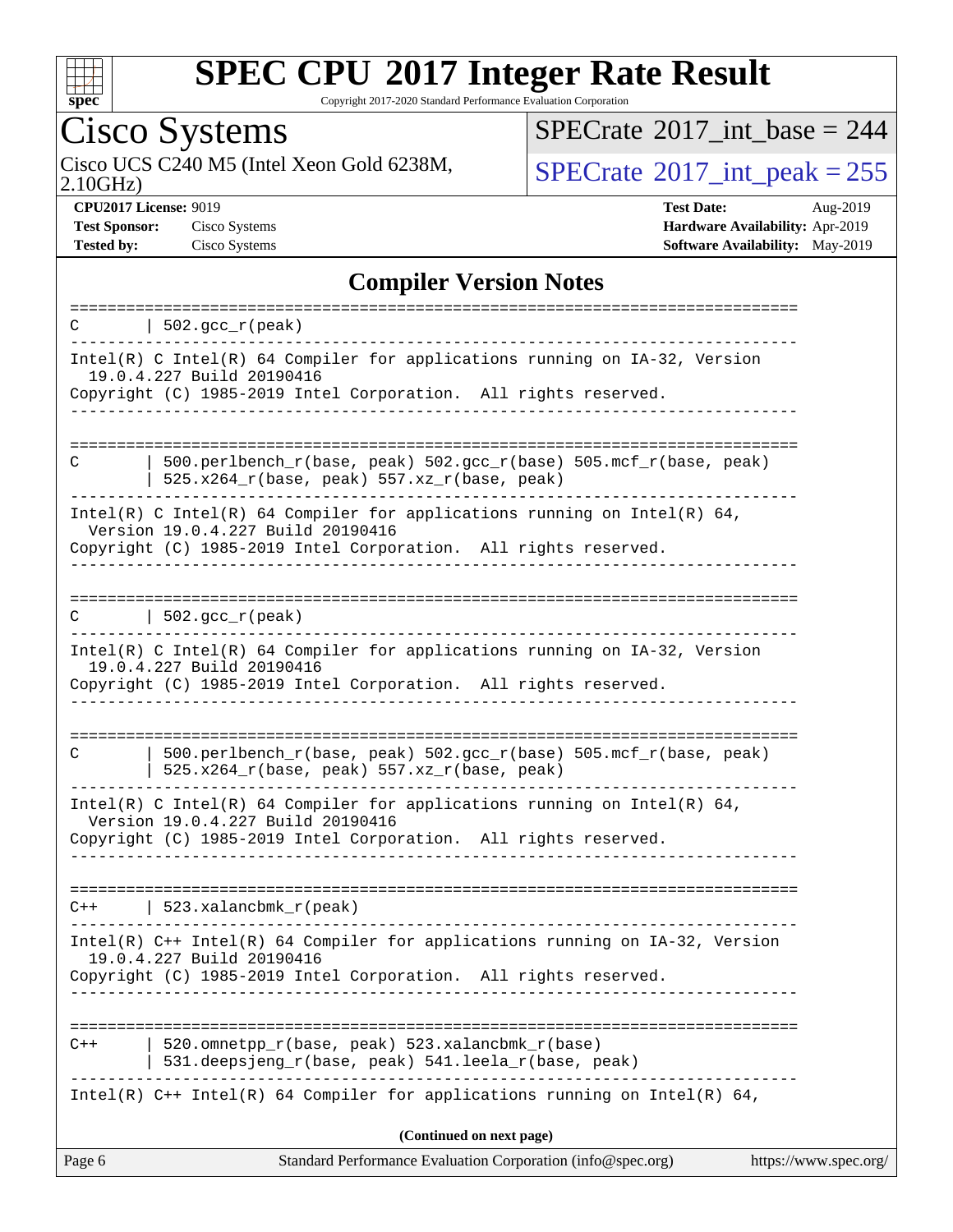

Copyright 2017-2020 Standard Performance Evaluation Corporation

### Cisco Systems

 $SPECTate$ <sup>®</sup>[2017\\_int\\_base =](http://www.spec.org/auto/cpu2017/Docs/result-fields.html#SPECrate2017intbase) 244

Cisco UCS C240 M5 (Intel Xeon Gold 6238M,  $SPECrate^{\circ}2017\_int\_peak = 255$  $SPECrate^{\circ}2017\_int\_peak = 255$ 

2.10GHz)

**[CPU2017 License:](http://www.spec.org/auto/cpu2017/Docs/result-fields.html#CPU2017License)** 9019 **[Test Date:](http://www.spec.org/auto/cpu2017/Docs/result-fields.html#TestDate)** Aug-2019 **[Test Sponsor:](http://www.spec.org/auto/cpu2017/Docs/result-fields.html#TestSponsor)** Cisco Systems **[Hardware Availability:](http://www.spec.org/auto/cpu2017/Docs/result-fields.html#HardwareAvailability)** Apr-2019 **[Tested by:](http://www.spec.org/auto/cpu2017/Docs/result-fields.html#Testedby)** Cisco Systems **[Software Availability:](http://www.spec.org/auto/cpu2017/Docs/result-fields.html#SoftwareAvailability)** May-2019

#### **[Compiler Version Notes \(Continued\)](http://www.spec.org/auto/cpu2017/Docs/result-fields.html#CompilerVersionNotes)**

| Version 19.0.4.227 Build 20190416<br>Copyright (C) 1985-2019 Intel Corporation. All rights reserved.                                                                                   |
|----------------------------------------------------------------------------------------------------------------------------------------------------------------------------------------|
| $C++$   523.xalancbmk $r(\text{peak})$                                                                                                                                                 |
| Intel(R) $C++$ Intel(R) 64 Compiler for applications running on $IA-32$ , Version<br>19.0.4.227 Build 20190416<br>Copyright (C) 1985-2019 Intel Corporation. All rights reserved.      |
| 520.omnetpp $r(base, peak)$ 523.xalancbmk $r(base)$<br>$C++$<br>531.deepsjeng_r(base, peak) 541.leela_r(base, peak)                                                                    |
| Intel(R) $C++$ Intel(R) 64 Compiler for applications running on Intel(R) 64,<br>Version 19.0.4.227 Build 20190416<br>Copyright (C) 1985-2019 Intel Corporation. All rights reserved.   |
| Fortran   548. $exchange2 r(base, peak)$                                                                                                                                               |
| Intel(R) Fortran Intel(R) 64 Compiler for applications running on Intel(R)<br>64, Version 19.0.4.227 Build 20190416<br>Copyright (C) 1985-2019 Intel Corporation. All rights reserved. |

#### **[Base Compiler Invocation](http://www.spec.org/auto/cpu2017/Docs/result-fields.html#BaseCompilerInvocation)**

[C benchmarks](http://www.spec.org/auto/cpu2017/Docs/result-fields.html#Cbenchmarks): [icc -m64 -std=c11](http://www.spec.org/cpu2017/results/res2019q3/cpu2017-20190819-16764.flags.html#user_CCbase_intel_icc_64bit_c11_33ee0cdaae7deeeab2a9725423ba97205ce30f63b9926c2519791662299b76a0318f32ddfffdc46587804de3178b4f9328c46fa7c2b0cd779d7a61945c91cd35)

[C++ benchmarks:](http://www.spec.org/auto/cpu2017/Docs/result-fields.html#CXXbenchmarks) [icpc -m64](http://www.spec.org/cpu2017/results/res2019q3/cpu2017-20190819-16764.flags.html#user_CXXbase_intel_icpc_64bit_4ecb2543ae3f1412ef961e0650ca070fec7b7afdcd6ed48761b84423119d1bf6bdf5cad15b44d48e7256388bc77273b966e5eb805aefd121eb22e9299b2ec9d9)

[Fortran benchmarks](http://www.spec.org/auto/cpu2017/Docs/result-fields.html#Fortranbenchmarks): [ifort -m64](http://www.spec.org/cpu2017/results/res2019q3/cpu2017-20190819-16764.flags.html#user_FCbase_intel_ifort_64bit_24f2bb282fbaeffd6157abe4f878425411749daecae9a33200eee2bee2fe76f3b89351d69a8130dd5949958ce389cf37ff59a95e7a40d588e8d3a57e0c3fd751)

### **[Base Portability Flags](http://www.spec.org/auto/cpu2017/Docs/result-fields.html#BasePortabilityFlags)**

500.perlbench\_r: [-DSPEC\\_LP64](http://www.spec.org/cpu2017/results/res2019q3/cpu2017-20190819-16764.flags.html#b500.perlbench_r_basePORTABILITY_DSPEC_LP64) [-DSPEC\\_LINUX\\_X64](http://www.spec.org/cpu2017/results/res2019q3/cpu2017-20190819-16764.flags.html#b500.perlbench_r_baseCPORTABILITY_DSPEC_LINUX_X64)

**(Continued on next page)**

Page 7 Standard Performance Evaluation Corporation [\(info@spec.org\)](mailto:info@spec.org) <https://www.spec.org/>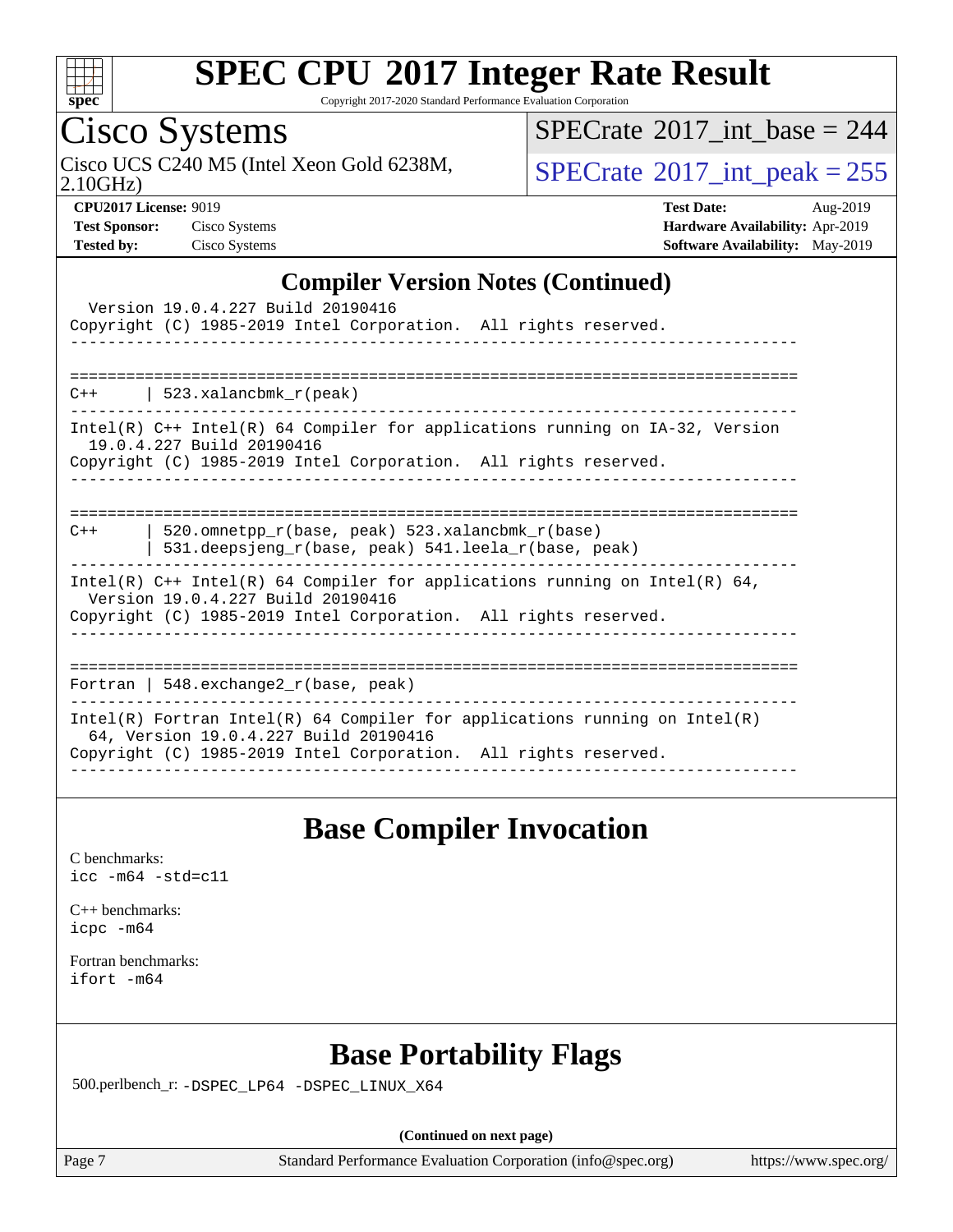

Copyright 2017-2020 Standard Performance Evaluation Corporation

### Cisco Systems

2.10GHz) Cisco UCS C240 M5 (Intel Xeon Gold 6238M,  $SPECTate^{\circ}2017$  int peak = 255

 $SPECrate$ <sup>®</sup>[2017\\_int\\_base =](http://www.spec.org/auto/cpu2017/Docs/result-fields.html#SPECrate2017intbase) 244

**[Test Sponsor:](http://www.spec.org/auto/cpu2017/Docs/result-fields.html#TestSponsor)** Cisco Systems **[Hardware Availability:](http://www.spec.org/auto/cpu2017/Docs/result-fields.html#HardwareAvailability)** Apr-2019

**[CPU2017 License:](http://www.spec.org/auto/cpu2017/Docs/result-fields.html#CPU2017License)** 9019 **[Test Date:](http://www.spec.org/auto/cpu2017/Docs/result-fields.html#TestDate)** Aug-2019 **[Tested by:](http://www.spec.org/auto/cpu2017/Docs/result-fields.html#Testedby)** Cisco Systems **[Software Availability:](http://www.spec.org/auto/cpu2017/Docs/result-fields.html#SoftwareAvailability)** May-2019

### **[Base Portability Flags \(Continued\)](http://www.spec.org/auto/cpu2017/Docs/result-fields.html#BasePortabilityFlags)**

 502.gcc\_r: [-DSPEC\\_LP64](http://www.spec.org/cpu2017/results/res2019q3/cpu2017-20190819-16764.flags.html#suite_basePORTABILITY502_gcc_r_DSPEC_LP64) 505.mcf\_r: [-DSPEC\\_LP64](http://www.spec.org/cpu2017/results/res2019q3/cpu2017-20190819-16764.flags.html#suite_basePORTABILITY505_mcf_r_DSPEC_LP64) 520.omnetpp\_r: [-DSPEC\\_LP64](http://www.spec.org/cpu2017/results/res2019q3/cpu2017-20190819-16764.flags.html#suite_basePORTABILITY520_omnetpp_r_DSPEC_LP64) 523.xalancbmk\_r: [-DSPEC\\_LP64](http://www.spec.org/cpu2017/results/res2019q3/cpu2017-20190819-16764.flags.html#suite_basePORTABILITY523_xalancbmk_r_DSPEC_LP64) [-DSPEC\\_LINUX](http://www.spec.org/cpu2017/results/res2019q3/cpu2017-20190819-16764.flags.html#b523.xalancbmk_r_baseCXXPORTABILITY_DSPEC_LINUX) 525.x264\_r: [-DSPEC\\_LP64](http://www.spec.org/cpu2017/results/res2019q3/cpu2017-20190819-16764.flags.html#suite_basePORTABILITY525_x264_r_DSPEC_LP64) 531.deepsjeng\_r: [-DSPEC\\_LP64](http://www.spec.org/cpu2017/results/res2019q3/cpu2017-20190819-16764.flags.html#suite_basePORTABILITY531_deepsjeng_r_DSPEC_LP64) 541.leela\_r: [-DSPEC\\_LP64](http://www.spec.org/cpu2017/results/res2019q3/cpu2017-20190819-16764.flags.html#suite_basePORTABILITY541_leela_r_DSPEC_LP64) 548.exchange2\_r: [-DSPEC\\_LP64](http://www.spec.org/cpu2017/results/res2019q3/cpu2017-20190819-16764.flags.html#suite_basePORTABILITY548_exchange2_r_DSPEC_LP64) 557.xz\_r: [-DSPEC\\_LP64](http://www.spec.org/cpu2017/results/res2019q3/cpu2017-20190819-16764.flags.html#suite_basePORTABILITY557_xz_r_DSPEC_LP64)

### **[Base Optimization Flags](http://www.spec.org/auto/cpu2017/Docs/result-fields.html#BaseOptimizationFlags)**

#### [C benchmarks](http://www.spec.org/auto/cpu2017/Docs/result-fields.html#Cbenchmarks):

```
-Wl,-z,muldefs -xCORE-AVX512 -ipo -O3 -no-prec-div
-qopt-mem-layout-trans=4
-L/usr/local/IntelCompiler19/compilers_and_libraries_2019.4.227/linux/compiler/lib/intel64
-lqkmalloc
```
#### [C++ benchmarks](http://www.spec.org/auto/cpu2017/Docs/result-fields.html#CXXbenchmarks):

```
-Wl,-z,muldefs -xCORE-AVX512 -ipo -O3 -no-prec-div
-qopt-mem-layout-trans=4
-L/usr/local/IntelCompiler19/compilers_and_libraries_2019.4.227/linux/compiler/lib/intel64
-lqkmalloc
```
#### [Fortran benchmarks](http://www.spec.org/auto/cpu2017/Docs/result-fields.html#Fortranbenchmarks):

```
-Wl,-z,muldefs -xCORE-AVX512 -ipo -O3 -no-prec-div
-qopt-mem-layout-trans=4 -nostandard-realloc-lhs -align array32byte
-L/usr/local/IntelCompiler19/compilers_and_libraries_2019.4.227/linux/compiler/lib/intel64
-lqkmalloc
```
#### **[Peak Compiler Invocation](http://www.spec.org/auto/cpu2017/Docs/result-fields.html#PeakCompilerInvocation)**

[C benchmarks \(except as noted below\)](http://www.spec.org/auto/cpu2017/Docs/result-fields.html#Cbenchmarksexceptasnotedbelow): [icc -m64 -std=c11](http://www.spec.org/cpu2017/results/res2019q3/cpu2017-20190819-16764.flags.html#user_CCpeak_intel_icc_64bit_c11_33ee0cdaae7deeeab2a9725423ba97205ce30f63b9926c2519791662299b76a0318f32ddfffdc46587804de3178b4f9328c46fa7c2b0cd779d7a61945c91cd35)

502.gcc\_r: [icc -m32 -std=c11 -L/usr/local/IntelCompiler19/compilers\\_and\\_libraries\\_2019.4.227/linux/compiler/lib/ia32\\_lin](http://www.spec.org/cpu2017/results/res2019q3/cpu2017-20190819-16764.flags.html#user_peakCCLD502_gcc_r_intel_icc_38a193a897536fa645efb1dc6ac2bea2bddbbe56f130e144a606d1b2649003f27c79f8814020c1f9355cbbf0d7ab0d194a7a979ee1e2a95641bbb8cf571aac7b)

#### [C++ benchmarks \(except as noted below\)](http://www.spec.org/auto/cpu2017/Docs/result-fields.html#CXXbenchmarksexceptasnotedbelow): [icpc -m64](http://www.spec.org/cpu2017/results/res2019q3/cpu2017-20190819-16764.flags.html#user_CXXpeak_intel_icpc_64bit_4ecb2543ae3f1412ef961e0650ca070fec7b7afdcd6ed48761b84423119d1bf6bdf5cad15b44d48e7256388bc77273b966e5eb805aefd121eb22e9299b2ec9d9)

523.xalancbmk\_r: [icpc -m32 -L/usr/local/IntelCompiler19/compilers\\_and\\_libraries\\_2019.4.227/linux/compiler/lib/ia32\\_lin](http://www.spec.org/cpu2017/results/res2019q3/cpu2017-20190819-16764.flags.html#user_peakCXXLD523_xalancbmk_r_intel_icpc_840f965b38320ad10acba6032d6ca4c816e722c432c250f3408feae347068ba449f694544a48cf12cd3bde3495e328e6747ab0f629c2925d3062e2ee144af951)

**(Continued on next page)**

Page 8 Standard Performance Evaluation Corporation [\(info@spec.org\)](mailto:info@spec.org) <https://www.spec.org/>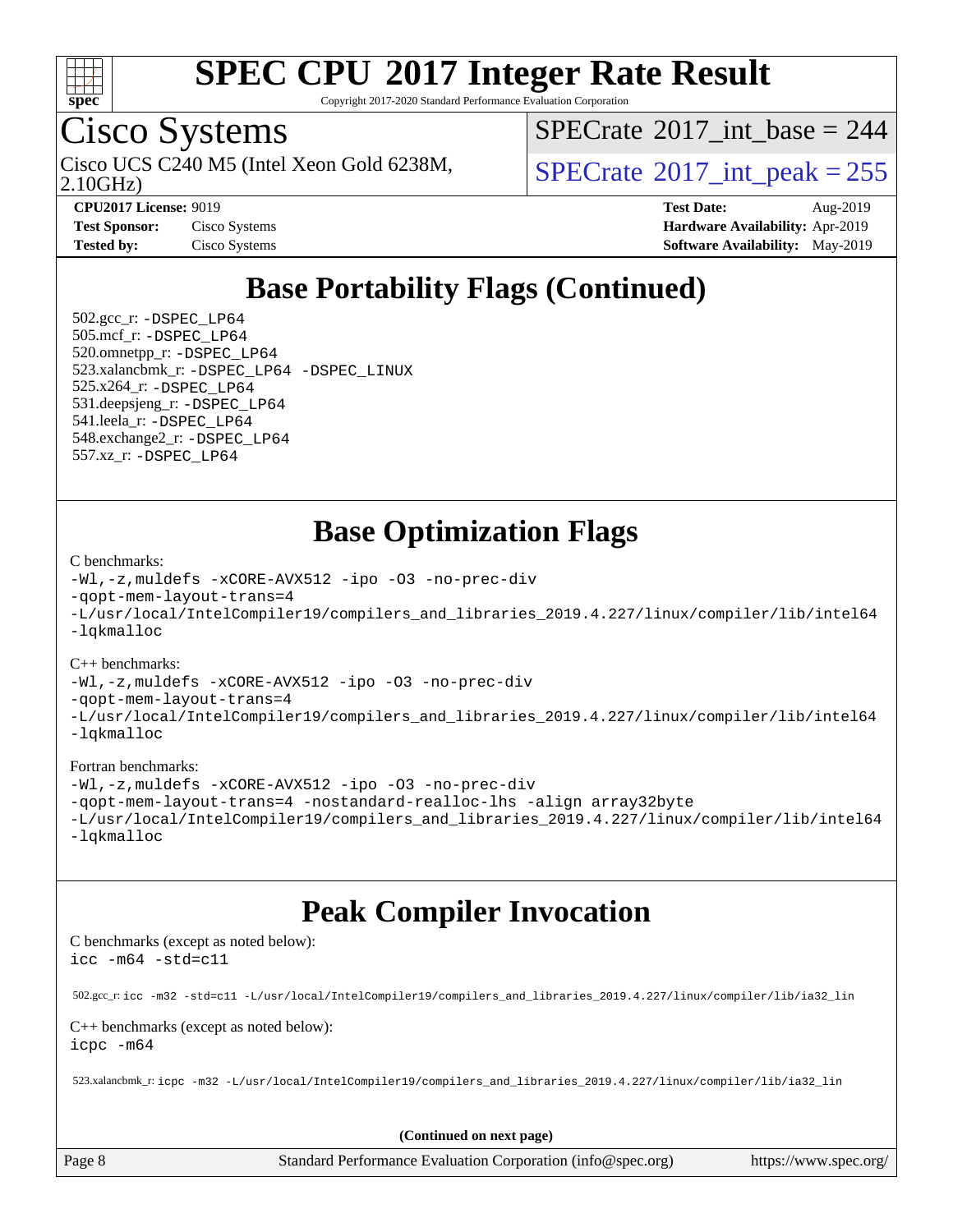

Copyright 2017-2020 Standard Performance Evaluation Corporation

### Cisco Systems

 $SPECrate$ <sup>®</sup>[2017\\_int\\_base =](http://www.spec.org/auto/cpu2017/Docs/result-fields.html#SPECrate2017intbase) 244

Cisco UCS C240 M5 (Intel Xeon Gold 6238M,  $\vert$ [SPECrate](http://www.spec.org/auto/cpu2017/Docs/result-fields.html#SPECrate2017intpeak)<sup>®</sup>[2017\\_int\\_peak = 2](http://www.spec.org/auto/cpu2017/Docs/result-fields.html#SPECrate2017intpeak)55

2.10GHz)

**[CPU2017 License:](http://www.spec.org/auto/cpu2017/Docs/result-fields.html#CPU2017License)** 9019 **[Test Date:](http://www.spec.org/auto/cpu2017/Docs/result-fields.html#TestDate)** Aug-2019 **[Test Sponsor:](http://www.spec.org/auto/cpu2017/Docs/result-fields.html#TestSponsor)** Cisco Systems **[Hardware Availability:](http://www.spec.org/auto/cpu2017/Docs/result-fields.html#HardwareAvailability)** Apr-2019 **[Tested by:](http://www.spec.org/auto/cpu2017/Docs/result-fields.html#Testedby)** Cisco Systems **Cisco Systems [Software Availability:](http://www.spec.org/auto/cpu2017/Docs/result-fields.html#SoftwareAvailability)** May-2019

### **[Peak Compiler Invocation \(Continued\)](http://www.spec.org/auto/cpu2017/Docs/result-fields.html#PeakCompilerInvocation)**

[Fortran benchmarks](http://www.spec.org/auto/cpu2017/Docs/result-fields.html#Fortranbenchmarks):

[ifort -m64](http://www.spec.org/cpu2017/results/res2019q3/cpu2017-20190819-16764.flags.html#user_FCpeak_intel_ifort_64bit_24f2bb282fbaeffd6157abe4f878425411749daecae9a33200eee2bee2fe76f3b89351d69a8130dd5949958ce389cf37ff59a95e7a40d588e8d3a57e0c3fd751)

**[Peak Portability Flags](http://www.spec.org/auto/cpu2017/Docs/result-fields.html#PeakPortabilityFlags)**

 500.perlbench\_r: [-DSPEC\\_LP64](http://www.spec.org/cpu2017/results/res2019q3/cpu2017-20190819-16764.flags.html#b500.perlbench_r_peakPORTABILITY_DSPEC_LP64) [-DSPEC\\_LINUX\\_X64](http://www.spec.org/cpu2017/results/res2019q3/cpu2017-20190819-16764.flags.html#b500.perlbench_r_peakCPORTABILITY_DSPEC_LINUX_X64) 502.gcc\_r: [-D\\_FILE\\_OFFSET\\_BITS=64](http://www.spec.org/cpu2017/results/res2019q3/cpu2017-20190819-16764.flags.html#user_peakPORTABILITY502_gcc_r_file_offset_bits_64_5ae949a99b284ddf4e95728d47cb0843d81b2eb0e18bdfe74bbf0f61d0b064f4bda2f10ea5eb90e1dcab0e84dbc592acfc5018bc955c18609f94ddb8d550002c) 505.mcf\_r: [-DSPEC\\_LP64](http://www.spec.org/cpu2017/results/res2019q3/cpu2017-20190819-16764.flags.html#suite_peakPORTABILITY505_mcf_r_DSPEC_LP64) 520.omnetpp\_r: [-DSPEC\\_LP64](http://www.spec.org/cpu2017/results/res2019q3/cpu2017-20190819-16764.flags.html#suite_peakPORTABILITY520_omnetpp_r_DSPEC_LP64) 523.xalancbmk\_r: [-D\\_FILE\\_OFFSET\\_BITS=64](http://www.spec.org/cpu2017/results/res2019q3/cpu2017-20190819-16764.flags.html#user_peakPORTABILITY523_xalancbmk_r_file_offset_bits_64_5ae949a99b284ddf4e95728d47cb0843d81b2eb0e18bdfe74bbf0f61d0b064f4bda2f10ea5eb90e1dcab0e84dbc592acfc5018bc955c18609f94ddb8d550002c) [-DSPEC\\_LINUX](http://www.spec.org/cpu2017/results/res2019q3/cpu2017-20190819-16764.flags.html#b523.xalancbmk_r_peakCXXPORTABILITY_DSPEC_LINUX) 525.x264\_r: [-DSPEC\\_LP64](http://www.spec.org/cpu2017/results/res2019q3/cpu2017-20190819-16764.flags.html#suite_peakPORTABILITY525_x264_r_DSPEC_LP64) 531.deepsjeng\_r: [-DSPEC\\_LP64](http://www.spec.org/cpu2017/results/res2019q3/cpu2017-20190819-16764.flags.html#suite_peakPORTABILITY531_deepsjeng_r_DSPEC_LP64) 541.leela\_r: [-DSPEC\\_LP64](http://www.spec.org/cpu2017/results/res2019q3/cpu2017-20190819-16764.flags.html#suite_peakPORTABILITY541_leela_r_DSPEC_LP64) 548.exchange2\_r: [-DSPEC\\_LP64](http://www.spec.org/cpu2017/results/res2019q3/cpu2017-20190819-16764.flags.html#suite_peakPORTABILITY548_exchange2_r_DSPEC_LP64) 557.xz\_r: [-DSPEC\\_LP64](http://www.spec.org/cpu2017/results/res2019q3/cpu2017-20190819-16764.flags.html#suite_peakPORTABILITY557_xz_r_DSPEC_LP64)

### **[Peak Optimization Flags](http://www.spec.org/auto/cpu2017/Docs/result-fields.html#PeakOptimizationFlags)**

[C benchmarks](http://www.spec.org/auto/cpu2017/Docs/result-fields.html#Cbenchmarks):

```
(info@spec.org)https://www.spec.org/
  500.perlbench_r: -Wl,-z,muldefs -prof-gen(pass 1) -prof-use(pass 2) -ipo
-xCORE-AVX512 -O3 -no-prec-div -qopt-mem-layout-trans=4
-fno-strict-overflow
-L/usr/local/IntelCompiler19/compilers_and_libraries_2019.4.227/linux/compiler/lib/intel64
-lqkmalloc
  502.gcc_r: -Wl,-z,muldefs -prof-gen(pass 1) -prof-use(pass 2) -ipo
-xCORE-AVX512 -O3 -no-prec-div -qopt-mem-layout-trans=4
-L/usr/local/je5.0.1-32/lib -ljemalloc
  505.mcf_r: -Wl,-z,muldefs -xCORE-AVX512 -ipo -O3 -no-prec-div
-qopt-mem-layout-trans=4
-L/usr/local/IntelCompiler19/compilers_and_libraries_2019.4.227/linux/compiler/lib/intel64
-lqkmalloc
  525.x264_r: -Wl,-z,muldefs -xCORE-AVX512 -ipo -O3 -no-prec-div
-qopt-mem-layout-trans=4 -fno-alias
-L/usr/local/IntelCompiler19/compilers_and_libraries_2019.4.227/linux/compiler/lib/intel64
-lqkmalloc
  557.xz_r: Same as 505.mcf_r
                                    (Continued on next page)
```